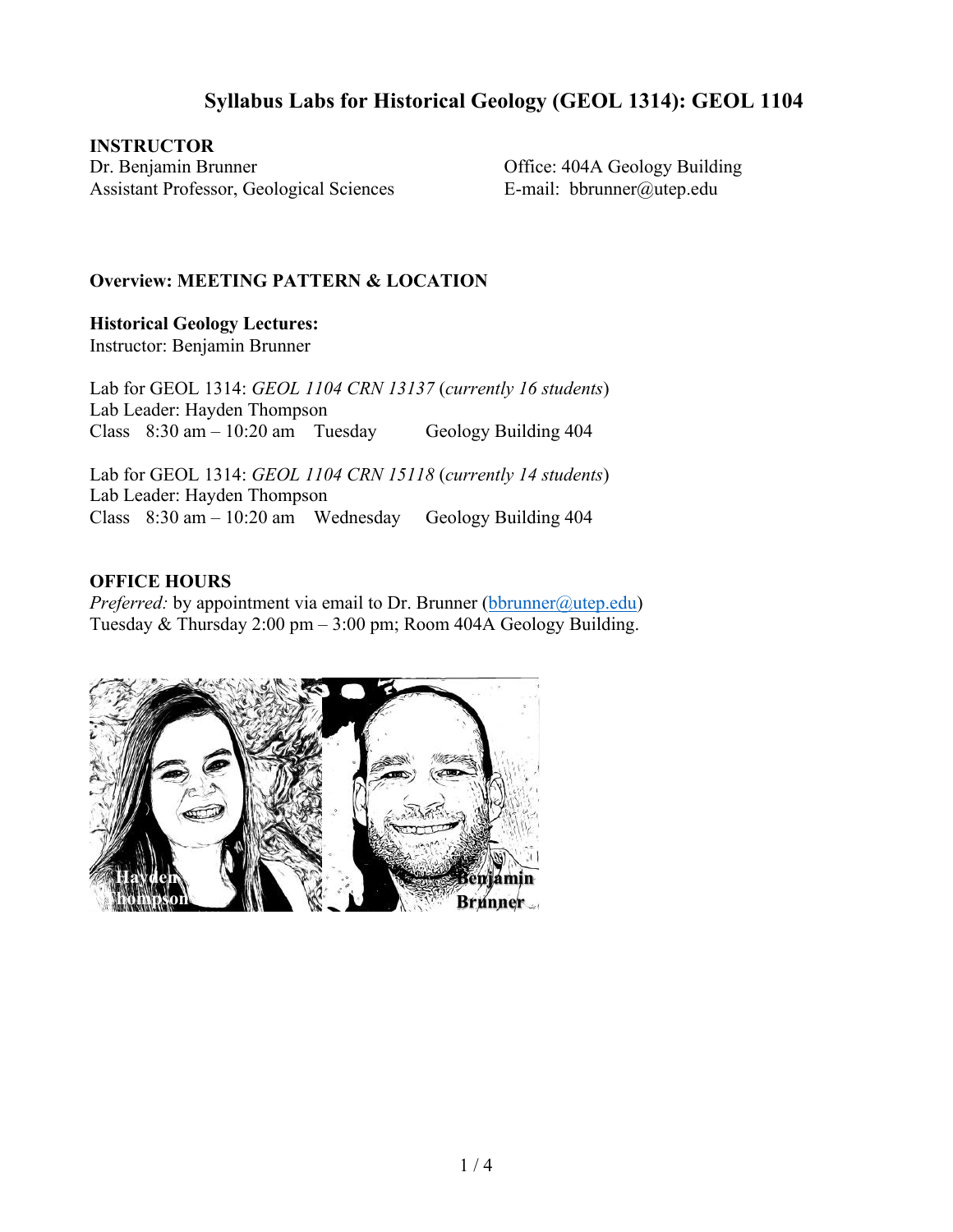## **COURSE DESCRIPTION**

This laboratory course will serve as an introduction to topics in Historical Geology and help promote a basic understanding of elements of geologic time and principles of relative age dating of geologic events and the relation to ancient environments. The major geologic eras, periods, and epochs are discussed and related to ancient tectonic events and fossil occurrences.

## **REQUIRED Laboratory material**

*Investigations in Historical Geology: Lab Manual by Deborah Caskey and Vicki Harder*  There will be handouts & material posted Blackboard.

#### **COURSE OBJECTIVES**

Students will learn by observation and application of principles of Historical Geology to understand how to apply their knowledge in a laboratory environment to further understand principles related to the history of life and events that shaped the Earth.

#### **YOUR PARTICIPATION IS ESSENTIAL**

Please contact Dr. Brunner about any concerns, schedule conflicts, etc. in advance or otherwise as soon as possible! A significant portion of your grade is based on participation, so *any missed classes and assignments must have proper documentation, or your grade will drop*. Valid excuses include illness, absence with the instructor's prior approval, official University business, etc.

**Accommodations** are possible for active duty military and others, but arrangements must be made in a timely manner. If you are in the military with the potential of being called to military service and /or training during the course of the semester, you are encouraged to contact the instructor as soon as possible.

If you think you may have a *disability or if you are experiencing learning difficulties*, please contact the Center for Accommodations and Support Services (CASS), East Union Bldg, Room 106:

Office: 915-747-5148 / Email: cass@utep.edu / https://www.utep.edu/student-affairs/cass/

#### **How to be excused for absence or being late to the Lab:**

- Apply to be excused by writing email to bbrunner@utep.edu AND the TA in your lab Hayden Thompson: hethompson2@miners.utep.edu
- Subject line MUST include (in this order): Hist Geol 1104 YOUR NAME Date of absence
- If absence is foreseeable (examples: job interview, surgery, wedding): before the absence
- If absence was not foreseeable (examples: migraine, car crash, childbirth, being arrested): asap, when can be done safely (do not text and drive!). Not finding a parking spot is NOT an excuse – it is bad planning.
- Student must ensure that excuse for absence has been granted, i.e. must have received email with confirmation of excuse of absence from Dr. Brunner or the TA responsible for the class. Dr. Brunner is fully responsible for granting the absence – please do not try to 'convince' your TA, it is not going to help. Sorry!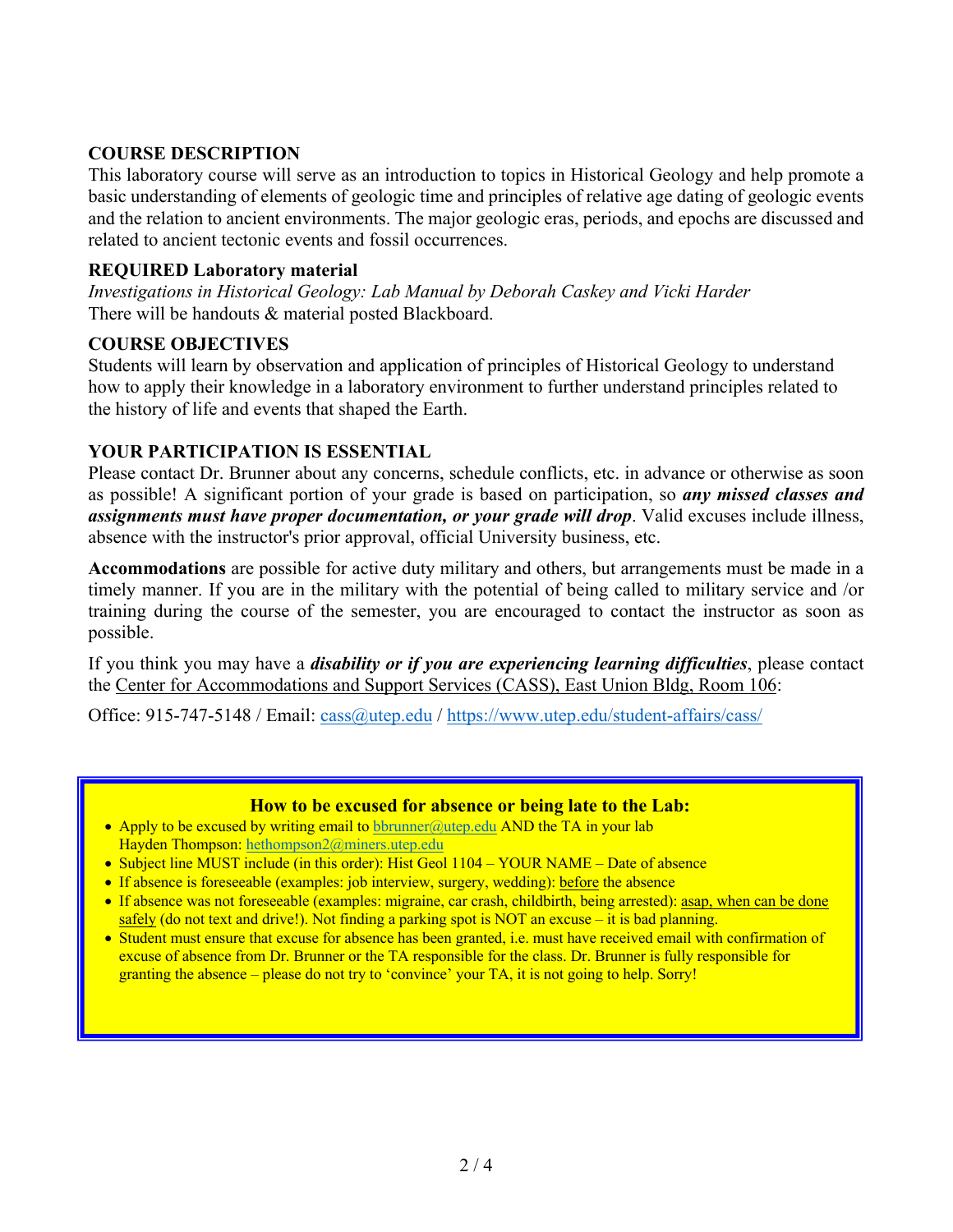## **Important notes:**

- 1) **Learning in teams** is much more effective than learning alone and is highly encouraged.
- 2) **Course Drop Deadline: November 1, 2019:**

The College of Science aligns with UTEP's posted drop date of November 1 for the Fall 2019 semester. The College of Science will not approve any student- or faculty-initiated drop requests for a course after that date, except under circumstances of complete withdrawal of all courses due to medical or non-medical reasons.

#### 3) **Absence/Late to class Policy:**  Unexcused absence and/or late arrival to class in more than two cases will result in being dropped from class or a failing grade. *See below on how to be excused from absence/late arrival*

4) **Grades:**

In-class assignments (60%) Individual Quiz (20%) Group Quiz (20%)

*Note 1:* Group size is typically 3 to 4 people per group, group remains the same during the semester *Note 2:* NO Final Exam for the lab

Participation in discussion and extra efforts can earn you another 10%.

## 5) **Homework**

Homework assignments are at the discretion of the teaching assistant and will be assigned in class or posted in the class blackboard page. Homework must be turned in at the beginning of class on the due date. No late homework will be accepted. No homework may be submitted through email unless prior arrangements have been made (with an excused absence).

## **Cheating/Plagiarism:**

Cheating is unethical and not acceptable. Plagiarism is using information or original wording in a paper without giving credit to the source of that information or wording: it is also not acceptable. Do not submit work under your name that you did not do yourself. You may not submit work for this class that you did for another class. If you are found to be cheating or plagiarizing, you will be subject to disciplinary action, per UTEP catalog policy. Refer to http://www.utep.edu/dos/acadintg.htm for further information.